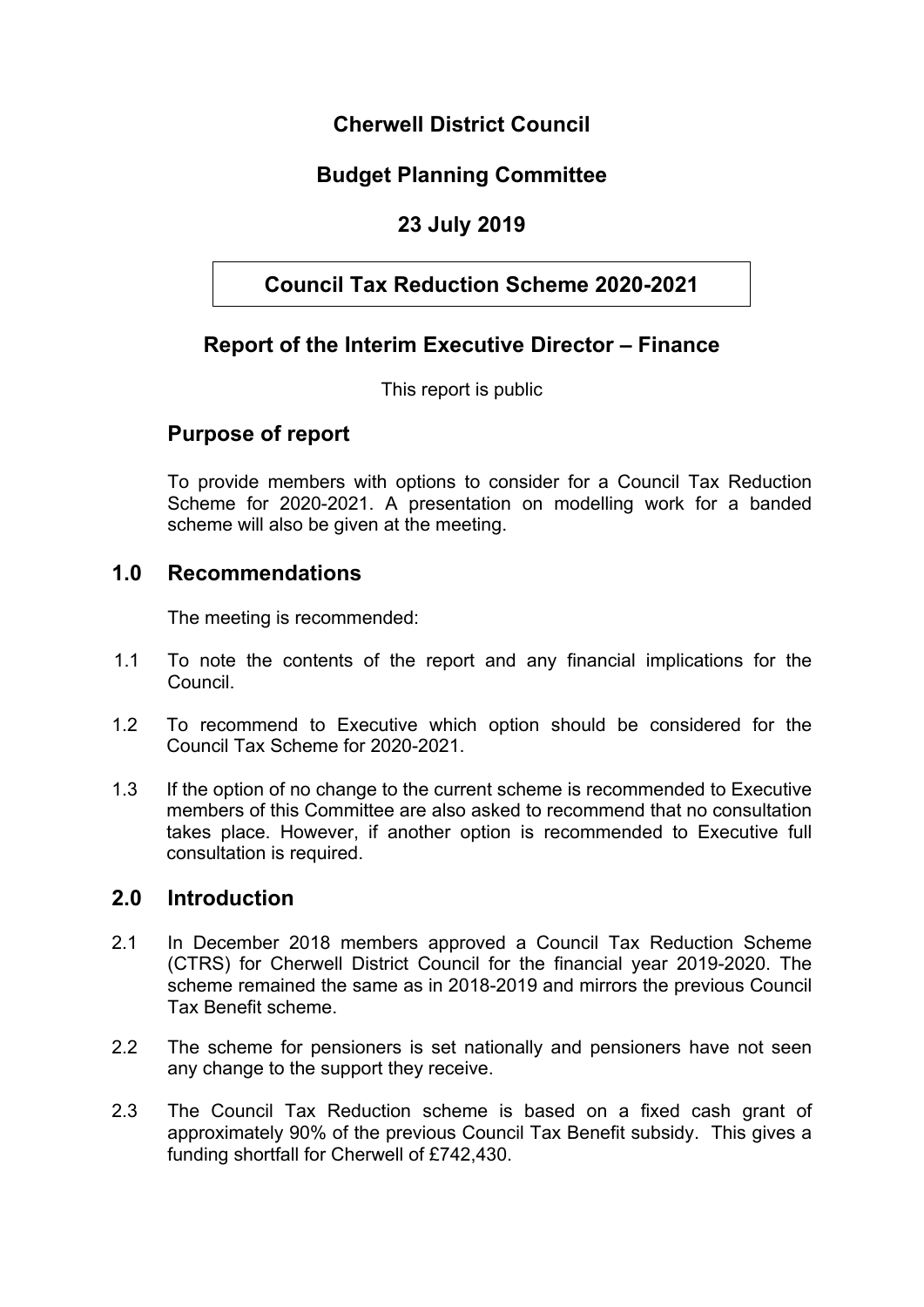2.4 The funding shortfall is mostly offset by the changes to locally set Council Tax Discounts.

### **3.0 Report Details**

### **Position so far**

### **Council Tax Reduction Scheme**

3.1 As the funding for CTRS is a fixed cash grant the cost of any increase in the level of demand will be borne by the Council. The Council Tax Reduction caseload has been monitored and there has been a decrease in the number of live cases from 6,607 in June 2018 to 6,457 in May 2019. This may be because people claiming Universal Credit are less likely to make a separate claim for Council Tax Reduction. We are currently working with DWP and other stakeholders to establish if this is the case and if so what can be done to support customers who may not be receiving support that they are entitled to.

### **Impact on Parish Councils**

3.2 Members may recall that the regulations for calculating the Council Tax Base were amended to reflect the Council Tax Reduction Regulations and had the affect of reducing the tax base for the billing authority, major preceptors, the Police and Crime Commissioner for Thames Valley and local preceptors. This is because Council Tax Reduction is a discount rather than a benefit and therefore we do not collect the full amount of Council Tax from tax payers who qualify for Council tax Reduction. The impact of the reduced tax base was mitigated in part by changes made to discounts and exemptions. As this will be the eighth year of a Council tax Reduction Scheme parish councils should now have a clear understanding of the impact of CTR on their parish tax base.

## **Impact of the changes to discounts and exemptions**

- 3.3 Members will also recall that the Local Government Finance Act 2012 abolished certain exemptions with effect from 1st April 2013 and replaced them with discounts which can be determined locally.
- 3.4 Council determined that furnished chargeable dwellings that are not the sole or main residence of an individual (i.e. second homes) should no longer receive a discount. They had previously received a discount of 10%. If we continue to set the discount at zero it is estimated that this will result in additional income of £91,053 for the 2020-2021 financial year.
- 3.5 Council also determined that the discount in respect of unoccupied and substantially unfurnished properties should be reduced to 25% for a period of six months and thereafter to zero. As at May 2019 it is estimated that the additional income from this will be £353,186.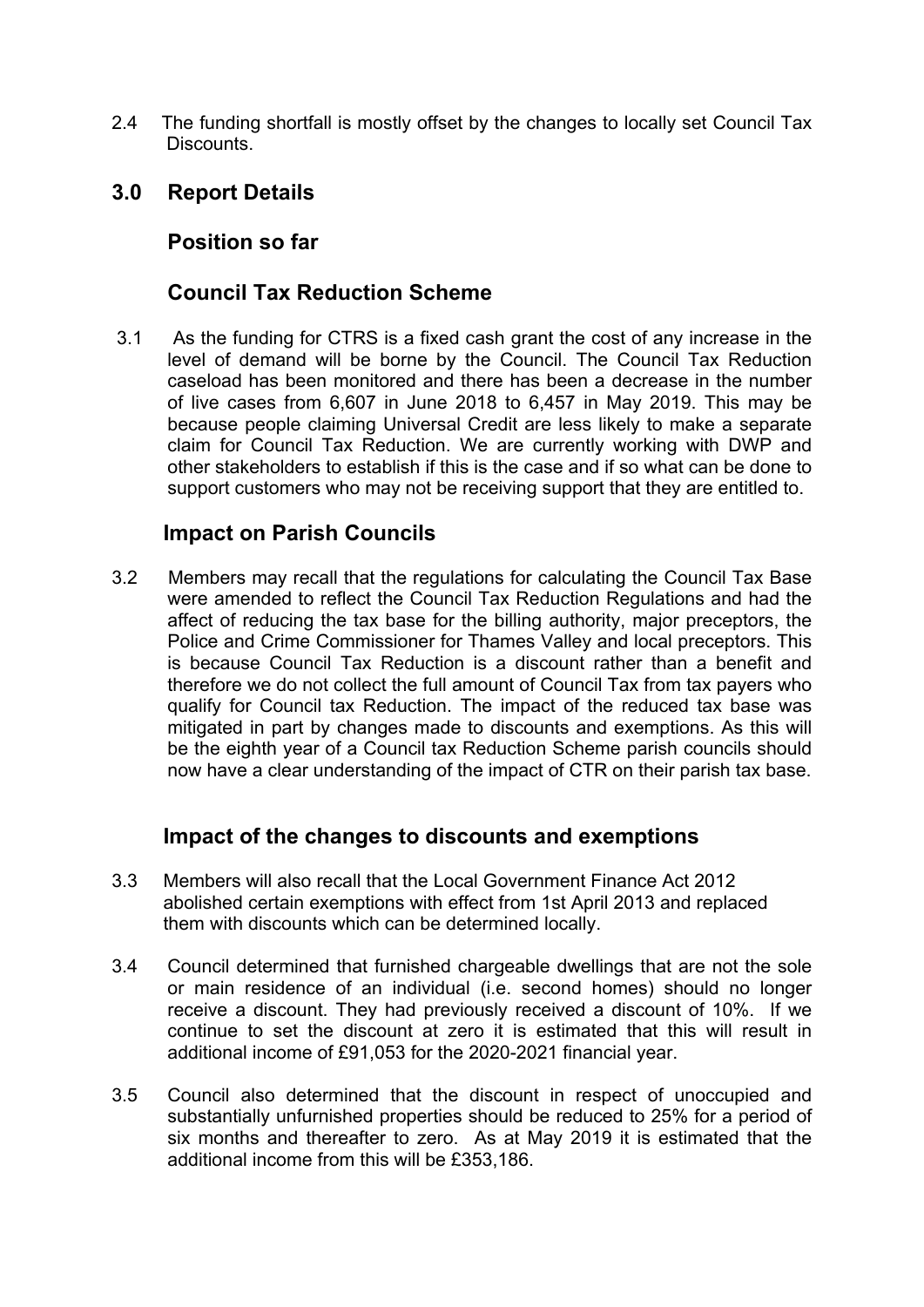- 3.6 Council further exercised its discretion to determine that chargeable dwellings which are vacant and undergoing major repair work to render them habitable should be given a discount of 25% for a period of 12 months. This is expected to result in additional income of £14,974 for the financial year 2020-2021.
- 3.7 Prior to 1<sup>st</sup> April 2013 billing authorities could charge up to a maximum of 100% council tax on dwellings that have been empty for more than two years. From April 2013 local authorities were given the powers to charge a premium of up to 50% of the council tax payable. New legislation was introduced in April 2019 which allows for 100% Empty Homes Premium to be levied and this was agreed by members in December 2018. The projected income for 2020-2021 from charging an Empty Homes Premium is £308,835

## **Impact of Council Tax Reduction Scheme on collection rates**

A Council Tax collection rate of 98.27% was achieved for 2018-2019 which was an improvement on the collection rates for the financial year 2017-2018 of 97.87%. Collection rates for the first two months of the 2019-2020 are on target. In considering the Council Tax Reduction Scheme for 2020-2021 members should be mindful that any changes to the scheme that reduce entitlement to CTRS could have an adverse impact on collection rates.

## **Council Tax Reduction Scheme 2020-2021**

3.8 Members will be aware that the national 10% reduction in government funding for Council Tax Reduction Schemes over the last six years has been offset in part by the additional income generated by changes to discounts and exemptions.

The Government has not yet released indicative funding figures for 2020- 2021. For the purposes of calculating the new Council Tax Reduction scheme for 2020-2021 an assumption has been made that funding will remain at the reduced rate

## **New landscape**

- 3.9 Since the introduction of Council Tax Reduction Scheme for 2019-2020 a number of welfare reform changes have been applied to Housing Benefit. This means that the Housing Benefit administration is increasingly different from our local CTR scheme. This has the potential to cause confusion for both residents and officers as the award criteria become increasingly different and this will only increase as Housing Benefit is replaced by Universal Credit for working age customers. Members may feel that our current Council Tax Reduction scheme is now less 'fit for purpose'.
- 3.10 Universal Credit (UC) Full Service was rolled out in the Cherwell district from November 2017. There are currently 3,549 claimants in Cherwell on UC and this expected to increase by at least 80 people per week moving forward. As people move to UC the Housing Benefit caseload is expected to reduce. In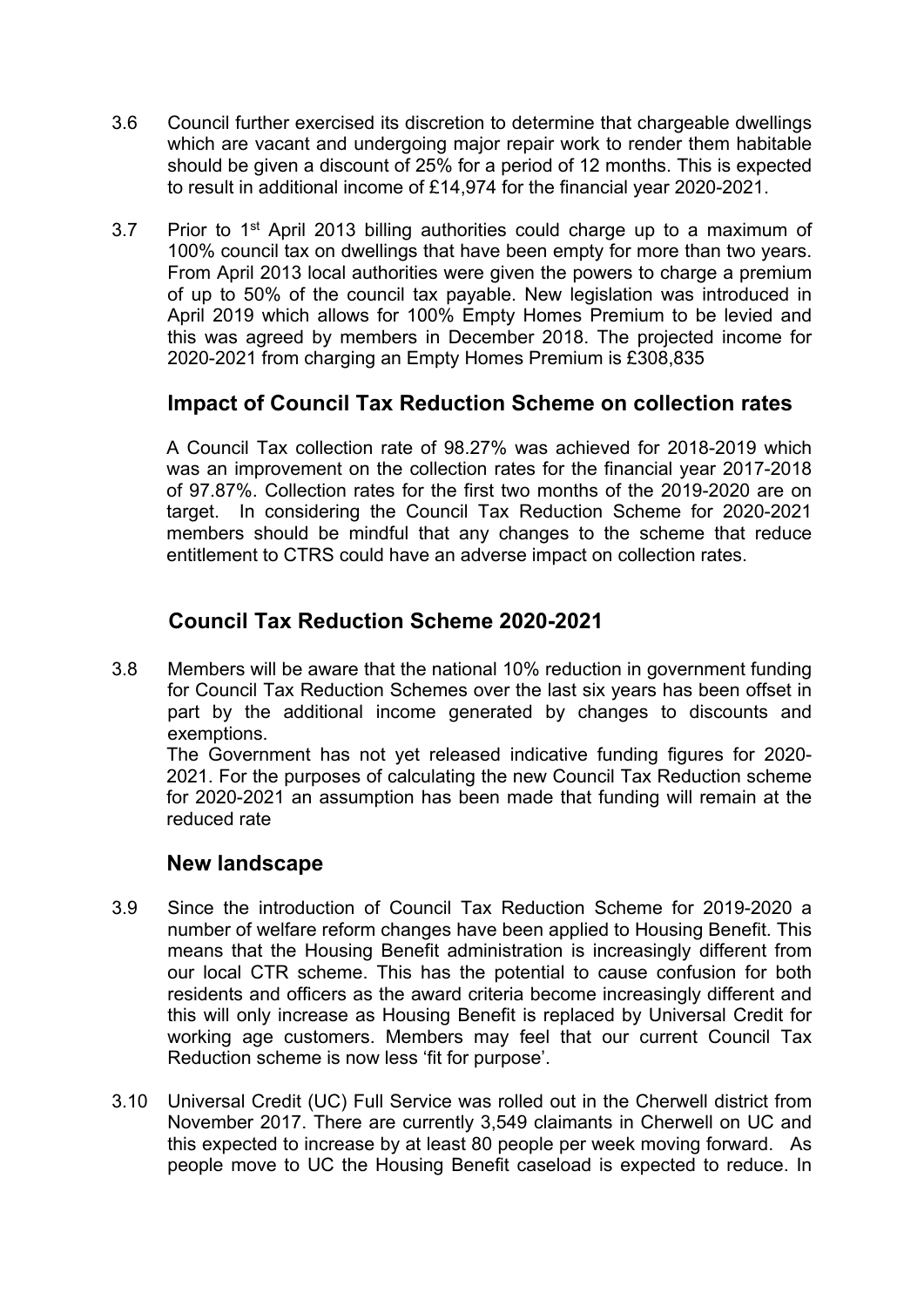Cherwell the Housing Benefit caseload has reduced from 8282 in November 2017 to 7388 in May 2019. Any future CTR scheme will need to cater for a mixed set of customer circumstances: those on HB and those on UC.

- 3.11 UC is based on real time information. This means that any change in income generates a change in circumstance for Council Tax Reduction claims through data files received from DWP. Around 16,500 change files were received for Cherwell in 2018-2019 (over 300 a week) which under the current CTR scheme all resulted in reassessment of CTR entitlement. This is increasing the workload for the Benefits team but, more importantly, residents are receiving multiple Council Tax demands which is not only very confusing but also does not allow people to budget effectively adding additional stress and worry to those already managing on a low income.
- 3.12 At their meeting on 4<sup>th</sup> June 2019 members of Budget Planning Committee requested that some financial modelling be carried out on the option of a new banded scheme which would allow for a move towards a less complex scheme that is more adaptable to Universal Credit and that would mitigate against expected increases in administration costs under UC at the same time as continuing to offer support to our most vulnerable residents.

#### **Options**

#### **Option 1 –A new banded income CTR scheme for those of working age.**

This is an income-banded scheme which will assess the maximum level of Council Tax Reduction based on the net income of the applicant and household members.

The main principles of the scheme are as follows:

- If the applicant or partner is in receipt of one of the main passported benefits (Income Support, Job Seeker's Allowance Income Based and Income Related Employment and Support Allowance or receiving War Widows or War Disablement Pensions they will automatically be placed in the highest band of the scheme and will receive 100% support.
- Working age households will receive a discount, depending on their level of income and the band that they fall into.
- Under this scheme, as part of our ongoing commitment to support disabled people, we will continue to disregard Disability Living Allowance, Personal Independence Payments, War Disablement Benefits and will also continue to disregard Child Benefit and child maintenance.
- A banded scheme will be simpler for residents to understand and any future changes to the value of awards can be achieved by simply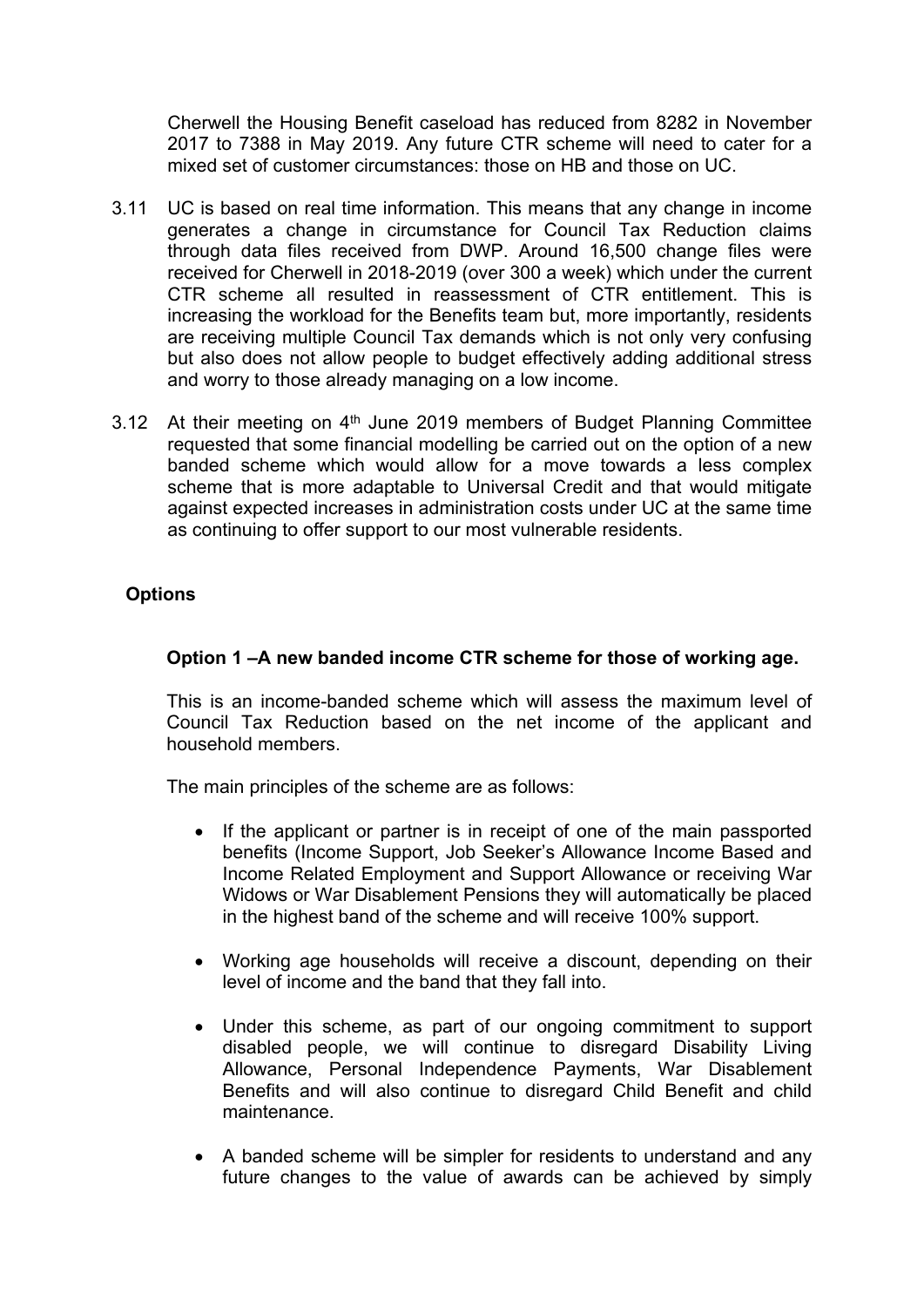adjusting the banding thresholds. The proposed model has a redistribution effect from households in higher Council Tax bands to those in lower Council Tax bands.

 Although the proposed scheme only offers a very small reduction in costs it is likely to result in administrative savings.

Appendix A of this report shows a presentation offered to members of this Committee illustrating the suggested scheme and the impact on our residents.

#### **Option 2 – No change to current local Council Tax Reduction scheme or Council Tax discounts and uprating the Council Tax Regulations in line with DWP annual uprating.**

 The 'change nothing' approach would mean retaining the current Council Tax Reduction Scheme. The only change required would be the minor changes to the Regulations. This option would continue the move further away from the Housing Benefit and Universal Credit legislation which as outlined earlier in this report is both confusing for residents and more costly for the Council

#### **Option 3 – Revised Council Tax Reduction scheme with current Council Tax Discounts**

 This option could include reducing support for working age people and would mean that all working age claimants would have to pay a percentage of their Council Tax liability regardless of their circumstances. Percentages of 100%, 91.5%, 90%, 85% and 80% can be modelled. This is effectively similar to Option 2 but with differing levels of support for our residents. As with Option 2 this would mean that the CTR scheme is increasingly different to the Housing Benefit legislation and this will only increase as Universal Credit replaces Housing Benefit. This leads to confusion for residents who will receive multiple bills and is administratively more of a burden for the Council.

#### **Option 4 – To retain the current Council Tax Reduction scheme but to introduce a tolerance figure, whereby claims are not amended unless the change in income is over a set amount. No change to Council Tax Discounts**

 This option would also mean that the CTR scheme is increasingly different to the existing Housing Benefit and Universal Credit legislation and although fewer changes would be actioned it would be confusing for residents and the administrative burden would remain.

#### **Financial Summary of options 2- 4**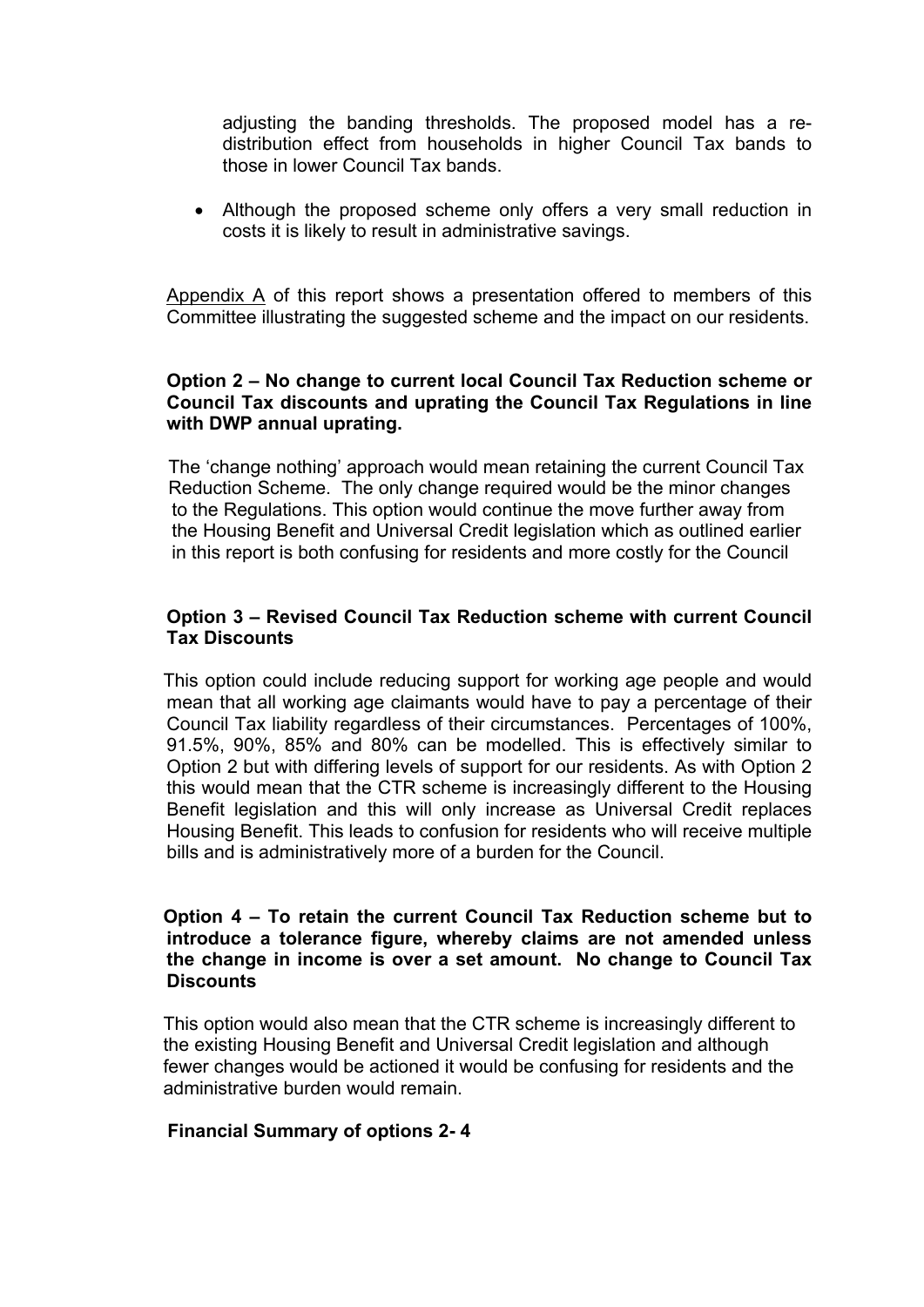|                                | 100%       | 91.5%      | 90%        | 85%         | 80%        |
|--------------------------------|------------|------------|------------|-------------|------------|
|                                | £          | £          | F          | £           | £000       |
| Overall funding loss           | 742,430    | 742,430    | 742,430    | 742,430     | 742,430    |
| Second<br>homes                | $-91,053$  | $-91,053$  | $-91,053$  | -91,053     | $-91,053$  |
| income                         |            |            |            |             |            |
| Empty<br>homes                 | $-353,186$ | $-353,186$ | $-353,186$ | $-353,186$  | $-353,186$ |
| with<br>income                 |            |            |            |             |            |
| discount of 25% for            |            |            |            |             |            |
| 6 months                       |            |            |            |             |            |
| Uninhabitable                  | $-14,974$  | $-14,974$  | $-14,974$  | $-14,974$   | $-14,974$  |
| homes discount of              |            |            |            |             |            |
| 25% for 12 months              |            |            |            |             |            |
| term<br>Long<br>empty          | $-308,835$ | $-308,385$ | $-308,835$ | $-308,835-$ | $-308,835$ |
| premium at 100%                |            |            |            |             |            |
| Reduction                      | $\Omega$   |            |            |             |            |
| expenditure<br>in.             |            |            |            |             |            |
| based on % liability           |            | $-413,785$ | -486,378   | $-727,420$  | $-966,068$ |
| <b>Total funding</b>           | $-25,618$  | 413,785    | -511,996   | --753,038   | $-991,686$ |
| gap(+) /additional             |            |            |            |             |            |
| income (-)                     |            |            |            |             |            |
| <b>Funding</b><br>$(+)$<br>gap | $-1,793$   | $-30,758$  | $-35,840$  | $-52,713$   | $-69,418$  |
| /additional income             |            |            |            |             |            |
| for CDC based<br>$(-)$         |            |            |            |             |            |
| on 7%                          |            |            |            |             |            |

## **4.0 Conclusion and Reasons for Recommendations**

- 4.1 From April 2013 Council Tax Benefit was abolished and replaced with a local Council Tax Reduction Scheme.
- 4.2 Members are now required to consider the options for a scheme for 2020- 2021.

### **5.0 Consultation**

There is a requirement to consult with the public, major preceptors and other parties who may have an interest in the Council Tax Reduction Scheme on any material changes to the scheme. It is considered that this does not include changes for annual uprating in accordance with Government Regulations.

If members would like to consider a new banded scheme then full consultation will need to be undertaken.

## **6.0 Alternative Options and Reasons for Rejection**

6.1 The following alternative options have been identified and rejected for the reasons as set out below.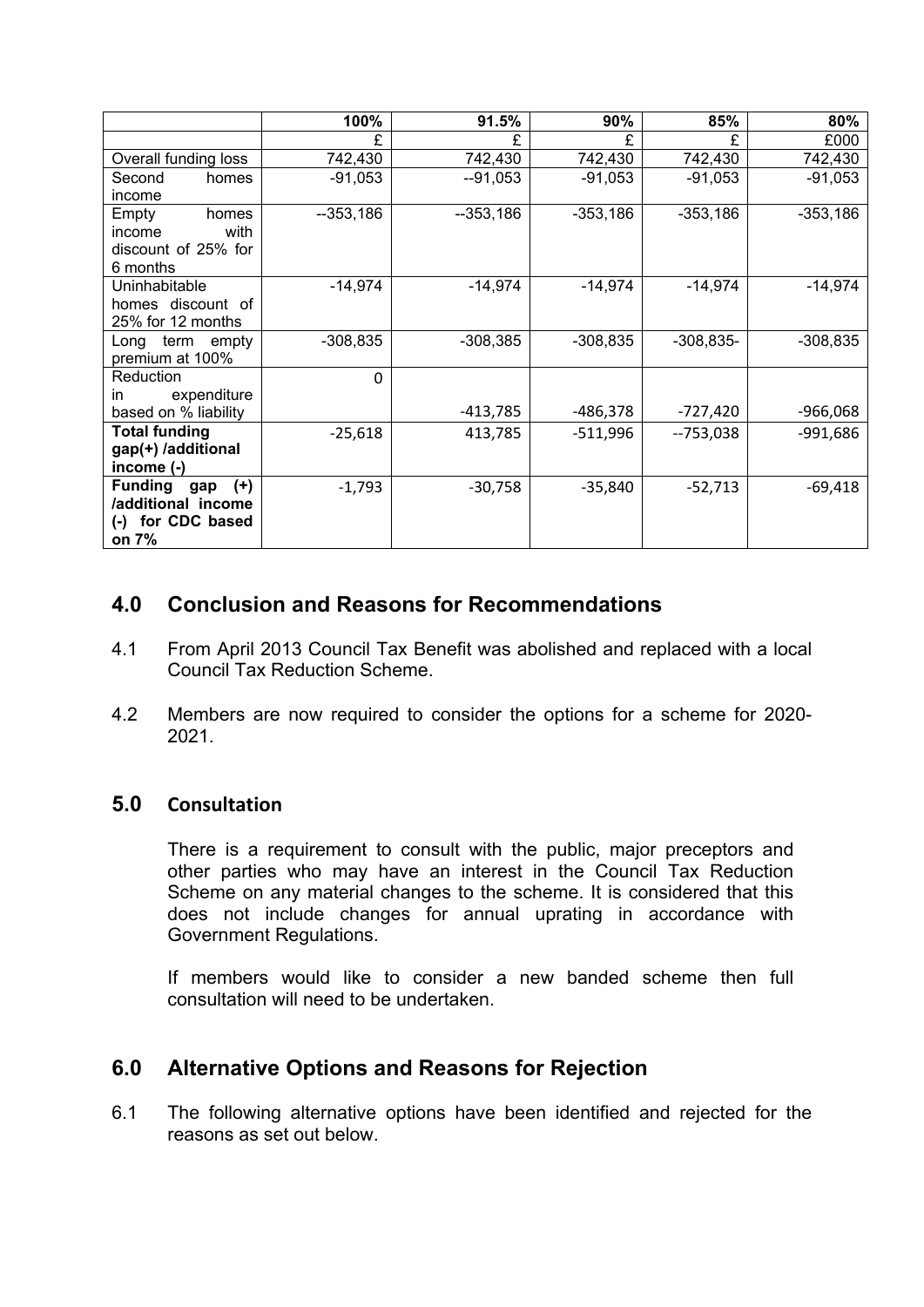Option 1: To not recommend any of the options for a scheme for 2020-2021. This would have financial implications for the Council and those residents affected by Welfare Reform.

### **7.0 Implications**

#### **Financial and Resource Implications**

7.1 As laid out in the report

Comments checked by: Leanne Lock Group Accountant, 01295 227098 Leanne.lock@cherwellandsouthnorthants.gov.uk

#### **Legal Implications**

7.2 The Council is required to review its Council Tax Reduction Scheme on an annual basis and if it determines to make changes then it must consult on the revised scheme. Failure to do so will adversely affect the reputation of the Council and will have a financial implication for residents as well as exposing the Council to potential challenge for failing to comply with the legislative requirements of the Local Government Finance Act 1992.

Comments checked by: Christopher Mace, Solicitor, 01327 322125 Christopher.mace@cherwellandsouthnorthants.gov.uk

## **8.0 Decision Information**

### **Key Decision**

**Financial Threshold Met: Not applicable**

**Community Impact Threshold Met: Not applicable**

#### **Wards Affected**

All

#### **Links to Corporate Plan and Policy Framework**

This links to the Council's priority of sound budgets and a customer focused Council

### **Lead Councillor**